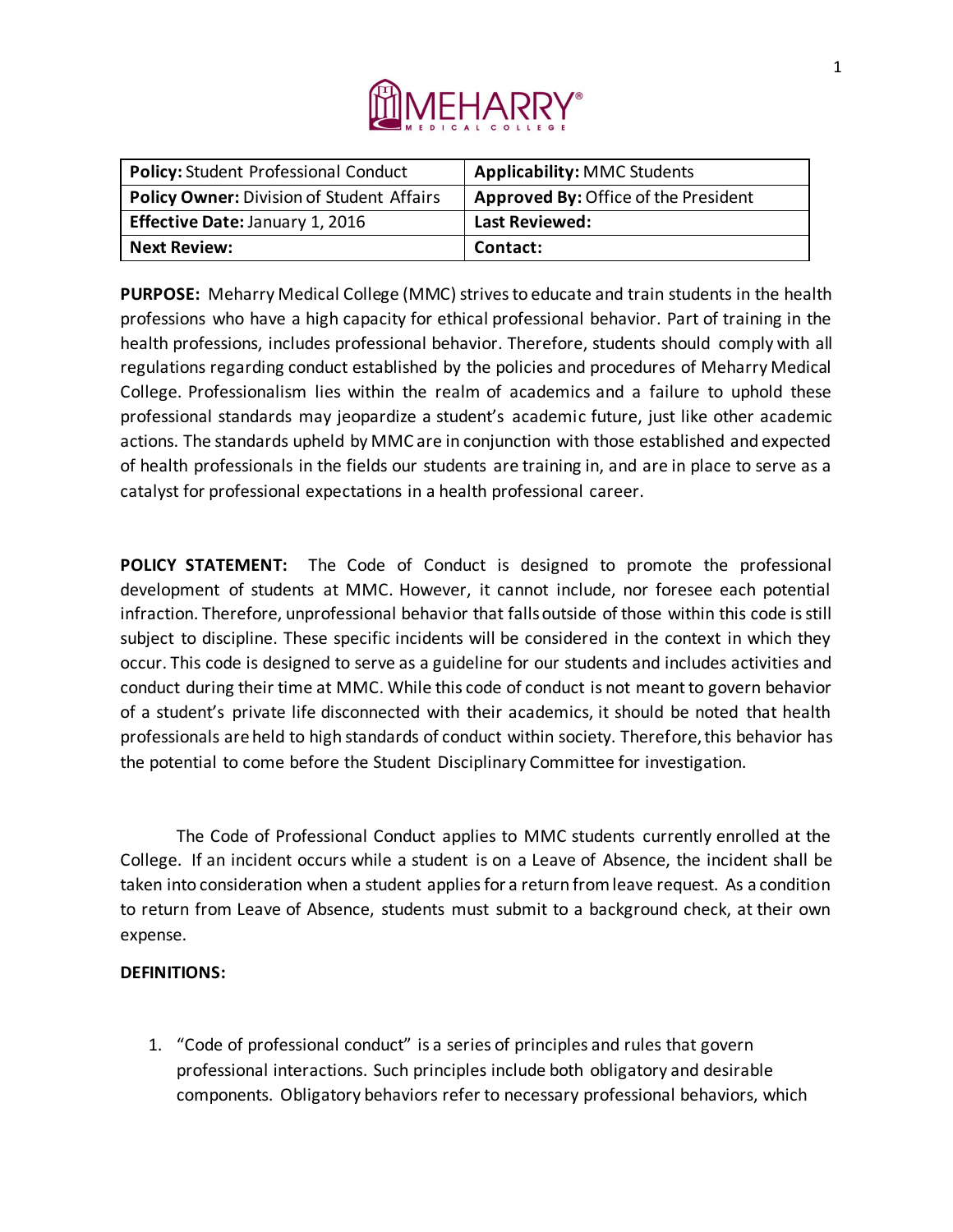

| <b>Policy: Student Professional Conduct</b>      | <b>Applicability: MMC Students</b>   |
|--------------------------------------------------|--------------------------------------|
| <b>Policy Owner: Division of Student Affairs</b> | Approved By: Office of the President |
| Effective Date: January 1, 2016                  | Last Reviewed:                       |
| <b>Next Review:</b>                              | Contact:                             |

are required by ethical principles and form the foundation of professional practice, teaching, and learning. Desirable professional behaviors refer to components, which enhance professional excellence. Honesty is a central element of each component.

- 2. "Exoneration" is committee clearance of alleged violations.
- 3. "Suspension" is defined as temporary exclusion from academic, research and/or clinical activities.
- 4. "Probation" is a period of time, which a student must remain free of violations prior to reinstatement, or removal of restricting conditions.
- 5. "Reprimand" means written censure for specified college regulatory violations.
- 6. "Restriction of Privilege" is defined as loss or diminution of academic, research and/or clinical activities for a prescribed period of time.

# **PROCEDURE:**

Acceptance into a healthcare college community is the beginning of a challenging, rigorous, and continuous process of education and enculturation into one of the most demanding professions. Education in the health professions goes beyond graduation requirements of knowledge in science and research. Students studying and training in the health professions must also consistently validate that they possess the necessary character traits that shape the health professions. Students who are unable to consistently demonstrate an understanding, appreciation for, and compliance with the standards of professionalism and academic integrity set forth in this Code lack the vital and indispensable elements of a health professional.

MMC expects and requires that faculty, students, and staff adhere to and uphold fundamental standards of conduct expected of members of a medical college community in their interactions with one another. Being in a medical and health professional college community reaches beyond mere academic commitment; it brings along a willingness and acceptance of students to act responsibly in the health professions. For faculty members, this extends beyond educating the next generation of health professionals; it is a commitment to mentor and lead by example for students of the standards in the health professions. Integrity and a strong ethical grounding together build the foundation of a health professional, and set the tenor and culture of the teacher-learner environment at MMC. MMC requires students to demonstrate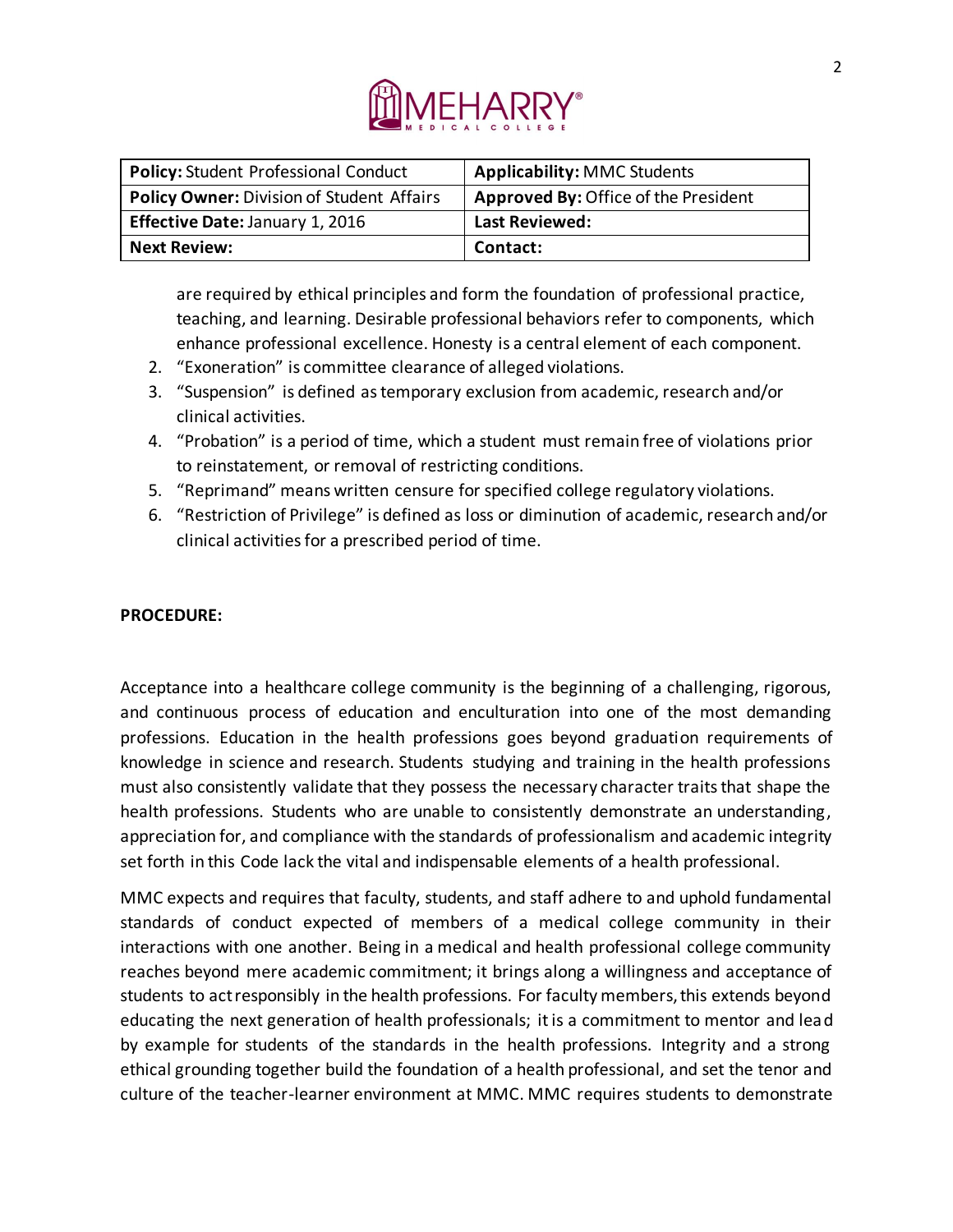

| <b>Policy: Student Professional Conduct</b> | <b>Applicability: MMC Students</b>   |
|---------------------------------------------|--------------------------------------|
| Policy Owner: Division of Student Affairs   | Approved By: Office of the President |
| <b>Effective Date: January 1, 2016</b>      | <b>Last Reviewed:</b>                |
| <b>Next Review:</b>                         | Contact:                             |

a range of skills and abilities beyond academia. This includes, but is not limited to, good judgment, a sense of responsibility and morality, sensitivity and compassion for individual needs, and most of all evidence that the student is able to become a safe and effective physician.

Within the health professions, students are going to come across challenging moral and ethical situations. The practice of health sciences requires the highest standards of personal and social responsibility. Accordingly, the Code should guide and encourage students to always practice our expected behaviors, challenge unprofessional behavior, and educate students, as well as faculty, to confront these situations.

A community requires participation from each member. Therefore, it is the joint responsibility of the students and faculty of MMC to uphold and execute the integrity and ethical standards of our community. The specific conduct following serve as an outline of some of the general responsibilities of students and faculty share in a teacher-learning environment. As stated above, every desirable responsibility cannot be included in any policy or code. For that reason, students and faculty should read these responsibilities as a baseline for what MMC strives for our community.

Any alleged violation shall be immediately reported by the President of the Honor Council or Faculty Advisor to the principal clinician or scientific investigator, after the alleged violation is received. Breach of these rules, regulations, policies and procedures governed by the disciplinary procedure shall include, but is not limited to:

**Furnishing False or Misleading Information**. It shall be a breach of conduct for any student to intentionally:

• Furnish false information to the College with the intent to deceive, forge or in any way alter or falsify documents or evidence required for admission to the College.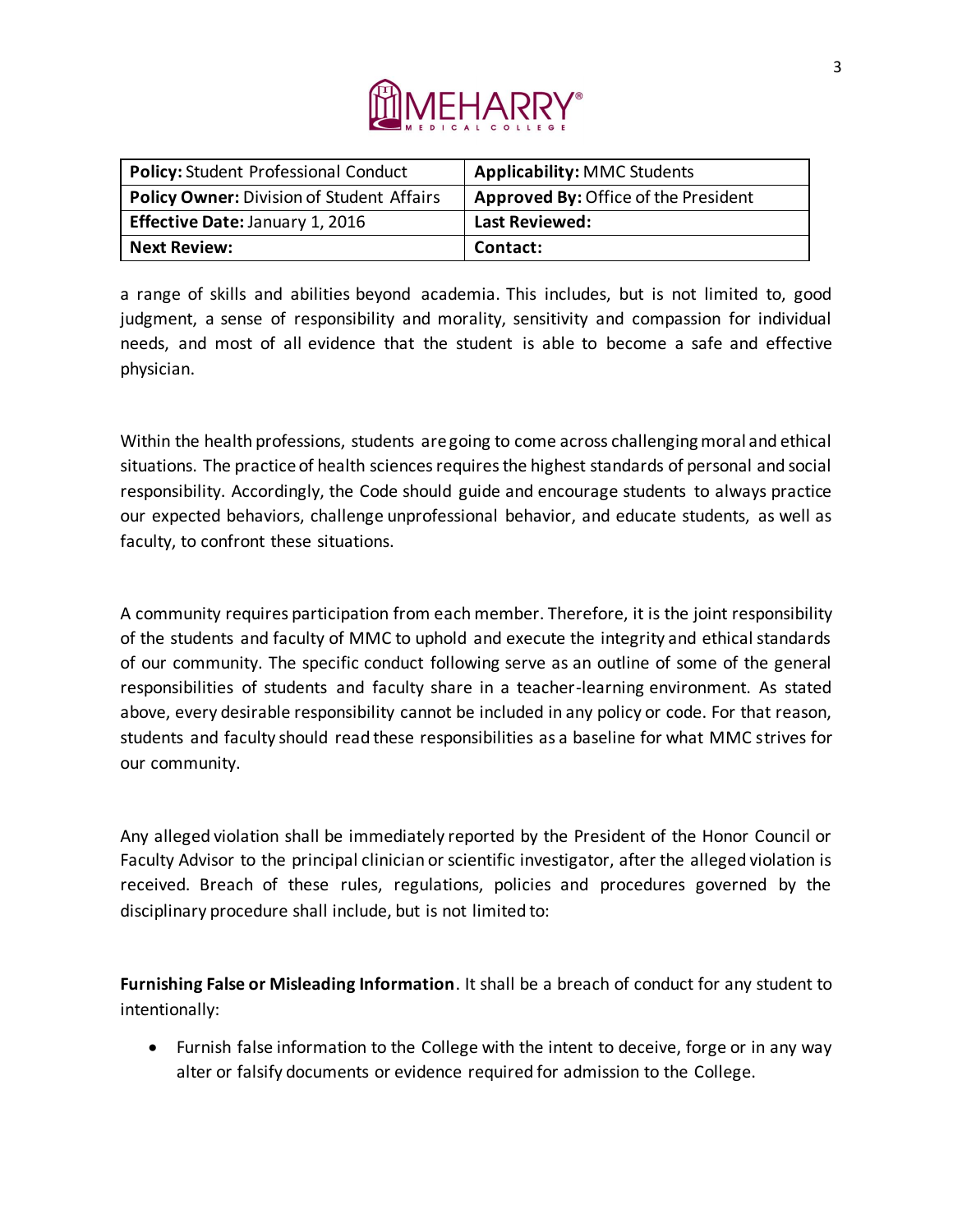

| <b>Policy: Student Professional Conduct</b>      | <b>Applicability: MMC Students</b>   |
|--------------------------------------------------|--------------------------------------|
| <b>Policy Owner: Division of Student Affairs</b> | Approved By: Office of the President |
| Effective Date: January 1, 2016                  | <b>Last Reviewed:</b>                |
| <b>Next Review:</b>                              | Contact:                             |

- Give false information or testimony during the investigation or hearing of a disciplinary matter.
- Forge, alter, destroy, damage or misuse College documents, records or identification.
- Present the work of another individual or source as one's own concepts or ideas.
- Submit the work of another individual or source without proper citations or credits to the original author
- Submit for credit any academic work for which credit has previously been obtained or that is being submitted to another course or assignment.
- Falsify or alter any institutional, research and/or academic record or make use of such forged or altered records.
- Remove or destroy information related to patient treatment or one's own academic or clinical work.
- File false charges or accusations against another individual.

**Theft or Misappropriation of Funds.** It shall be a breach of conduct for any student to intentionally engage in the following:

- Theft, destruction or damage of intellectual or informational property of the College or an affiliate's property.
- Theft or misappropriation of school funds.
- Theft, destruction or damage of College property.
- Theft, destruction or damage of the property of another person.
- Theft of supplies, property, equipment or examinations.

**Breach of Rules.** Breach of recognized ethical and professional standards applicable to health professional schools includes, but are not limited to, the following:

• Unauthorized entry to College facilities and/or possession of keys to College facilities.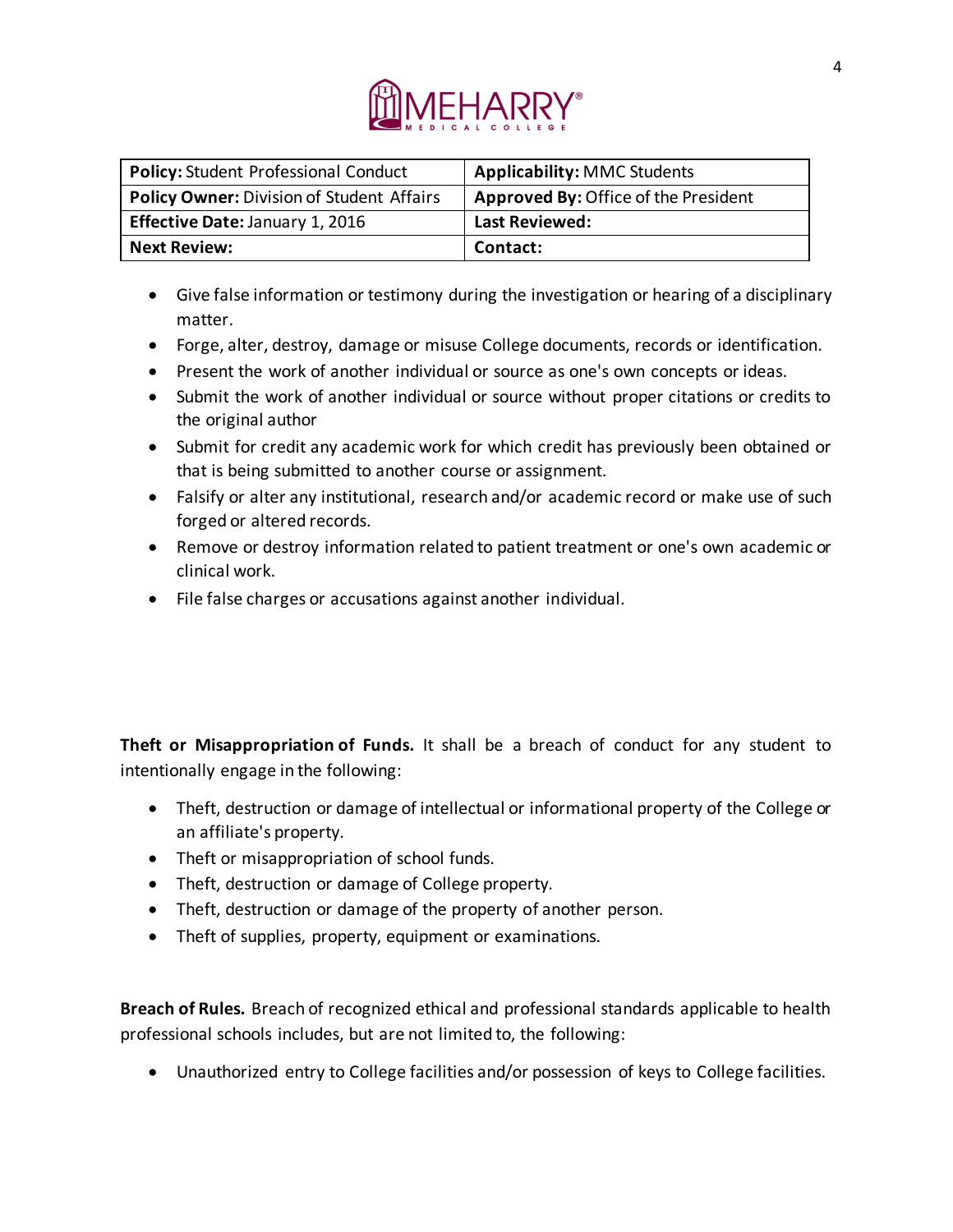

| <b>Policy: Student Professional Conduct</b>      | <b>Applicability: MMC Students</b>          |
|--------------------------------------------------|---------------------------------------------|
| <b>Policy Owner: Division of Student Affairs</b> | <b>Approved By: Office of the President</b> |
| <b>Effective Date: January 1, 2016</b>           | <b>Last Reviewed:</b>                       |
| <b>Next Review:</b>                              | Contact:                                    |

- Failure to comply with directives of College officials acting in the performance of their duties.
- Violation of written College policies and regulations.
- Violation of the terms of probation.
- Attempt to commit or to be accessory to the commission of any act in violation of this or other standards of conduct.
- Breach of any municipal, state or federal laws, rules, and regulations ordinances on College property.
- Breach of rules of any institution while on rotation at that institution.

**Assault and Harassment.** Any form of assault or harassment, verbal, physical or otherwise by any person on College-owned or controlled property or conduct which threatens or endangers the health or safety of any person will be considered a breach of conduct.

**Examination Dishonesty.** Any use of unauthorized assistance during an examination constitutes dishonesty and represents unacceptable examination behavior. Examples of examination dishonesty include:

- Communication with another student in any manner during an examination;
- Copying material from another student's examination;
- Permitting a student to copy from an examination;
- Use of unauthorized books or notes; falsification/misrepresentation of academic or clinical performance;
- Impersonation of another student at any examination or other form of academic work;
- Interference with an instructor's administration of an examination
- Giving and/or receiving aid during an examination.

**Improper Patient Care.** Improper patient care includes, but is not limited to, the following:

- Failure to provide care for assigned patients or to carry out assigned activities.
- Failure to respect patient and/or professional confidentiality.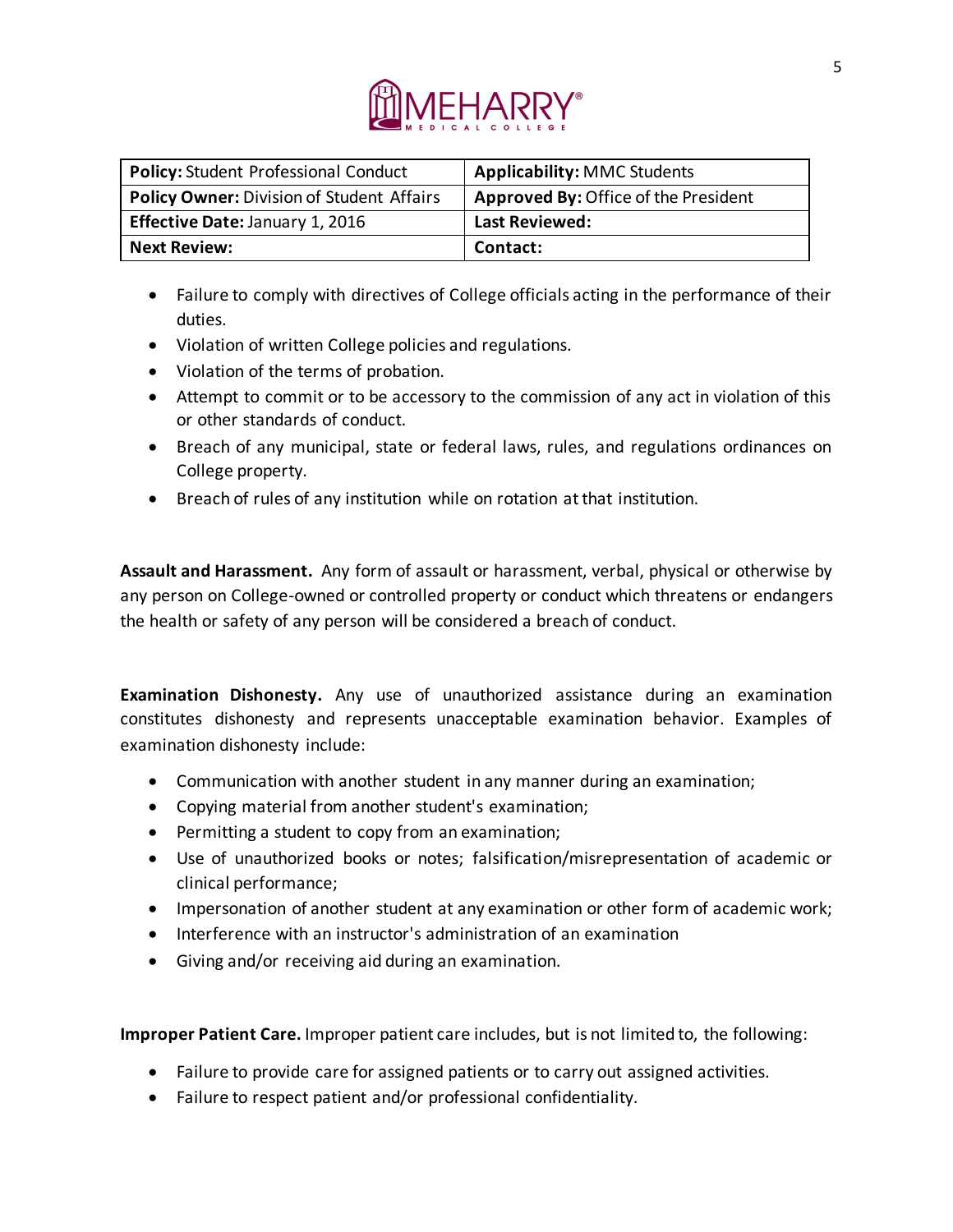

| <b>Policy: Student Professional Conduct</b>      | <b>Applicability: MMC Students</b>   |
|--------------------------------------------------|--------------------------------------|
| <b>Policy Owner: Division of Student Affairs</b> | Approved By: Office of the President |
| Effective Date: January 1, 2016                  | <b>Last Reviewed:</b>                |
| <b>Next Review:</b>                              | Contact:                             |

- Unsupervised patient care.
- Provision of patient care or conduct of professional activities when physical, mental or emotional factors may compromise adequate care or results.
- Willful disregard of patient care/other directives from supervising faculty.
- Rendering of patient care or other professional activities when under the influence of alcohol or other drugs.
- Intentional or negligent mishandling of protected health information

**Sexual Harassment.** Sexual harassment is prohibited by college policy and by law. Sexual harassment is defined as any sexual solicitations, advances, remarks or actions that are demeaning or intimidating. Sexual harassment constitutes any sexual attention that is unwanted, deliberate and/or repeated advances, requests for sexual favors or other verbal or physical conduct of a sexual nature when:

- Submission of such conduct is made explicitly or implicitly the terms or conditions of an individual's employment or academic standing;
- Submission to or rejection of such conduct by an individual is used as a basis for employment or educational decision affecting an individual; or
- Such conduct has the purpose of unreasonably interfering with an individual's work or academic performance or of creating an intimidating, hostile or offensive environment for working or teaching and learning

Responsibility for implementing the Sexual Harassment and Gender Based Violence Policies is delegated by the President to the General Counsel for assuring implementation of the policy. The complete policy on sexual harassment is presented in The College Policy Manual and the Academic Policy and Procedure Manual for each school.

**Substance/Alcohol Abuse.** The following behaviors constitute conduct code violations:

- Possession of illegal drugs/substances
- Sale of illegal drugs/substances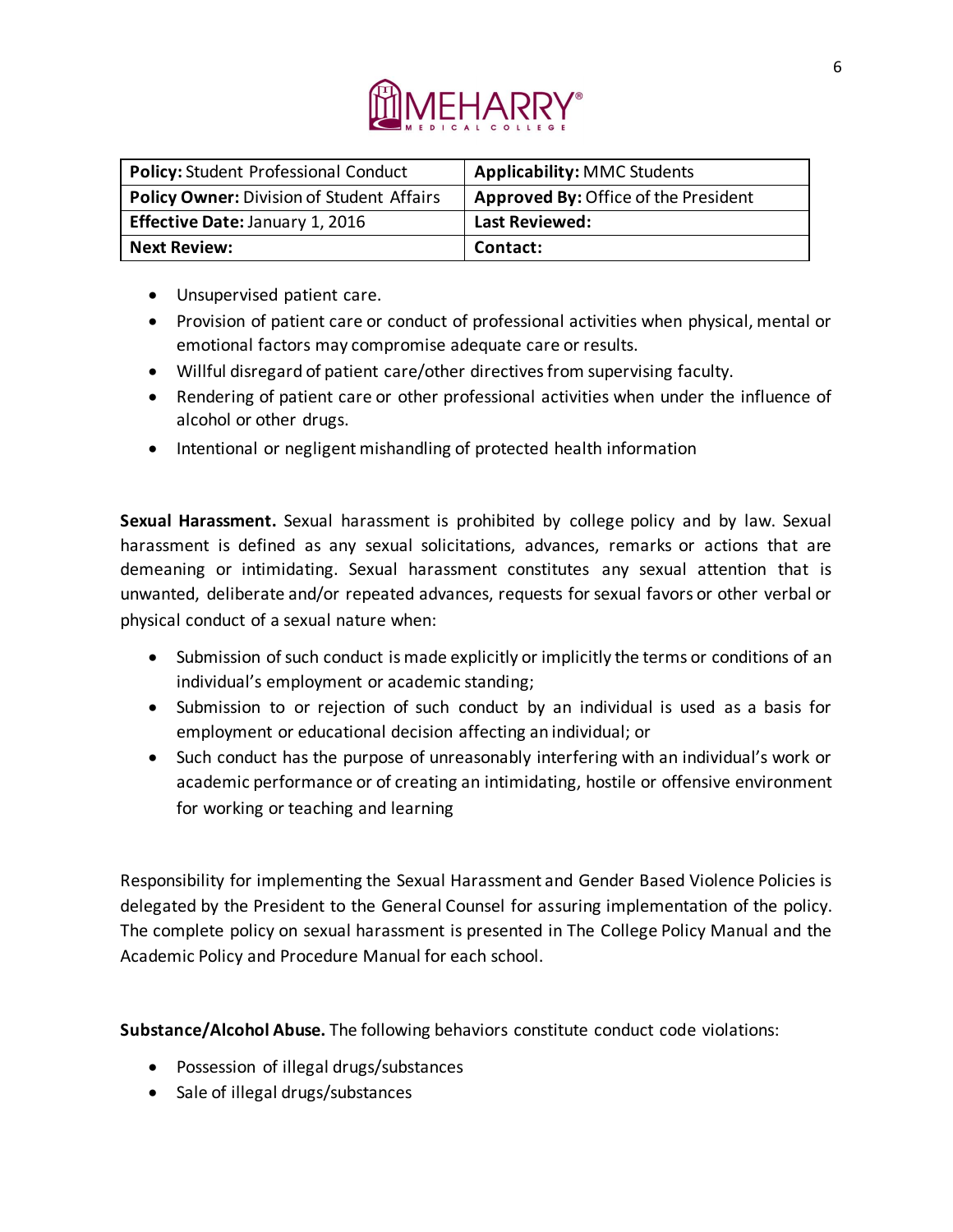

| <b>Policy: Student Professional Conduct</b> | <b>Applicability: MMC Students</b>   |
|---------------------------------------------|--------------------------------------|
| Policy Owner: Division of Student Affairs   | Approved By: Office of the President |
| <b>Effective Date: January 1, 2016</b>      | <b>Last Reviewed:</b>                |
| <b>Next Review:</b>                         | Contact:                             |

• Drunken or disorderly conduct on the campus or affiliate site

Violation of provisions of the Code of Conduct shall result in the imposition of one or more of the disciplinary actions set forth in the Substance Abuse Policy and Drug-Free Workplace Statement, which is presented in the College Policy Manual and the Academic Policy Manual for each school. Violation of these standards of conduct may result in severe criminal penalties under local, state, and federal law.

# **Non-Academic Disciplinary Action**

### **Student Disciplinary Committee**

Accusations involving violation of the College's Code of Professional Conduct and Honor Code must be transmitted in writing to the College's Student Disciplinary Committee (SDC). The SDC is appointed by the President and is comprised of seven (7) members of the MMC community, two (2) faculty members from each school and one (1) student. Members are appointed for a two-year term with the exception of the student member who is appointed for one-year.

The College makes every effort to protect the privacy of the individual(s) involved in disciplinary actions. The location and time of the SDC hearings are not made public and each member is required to sign a confidentiality agreement, which requires that the names of individuals appearing at the committee hearings not be disclosed.

Please refer to the College's Academic Catalog for the full policy.

\*Please refer to your respective School's Academic Policies & Procedures Manual for Academic Disciplinary Action and Appeals policies.

# **PLEDGE OF THE PROFESSIONAL CODE OF CONDUCT: HONOR CODE**